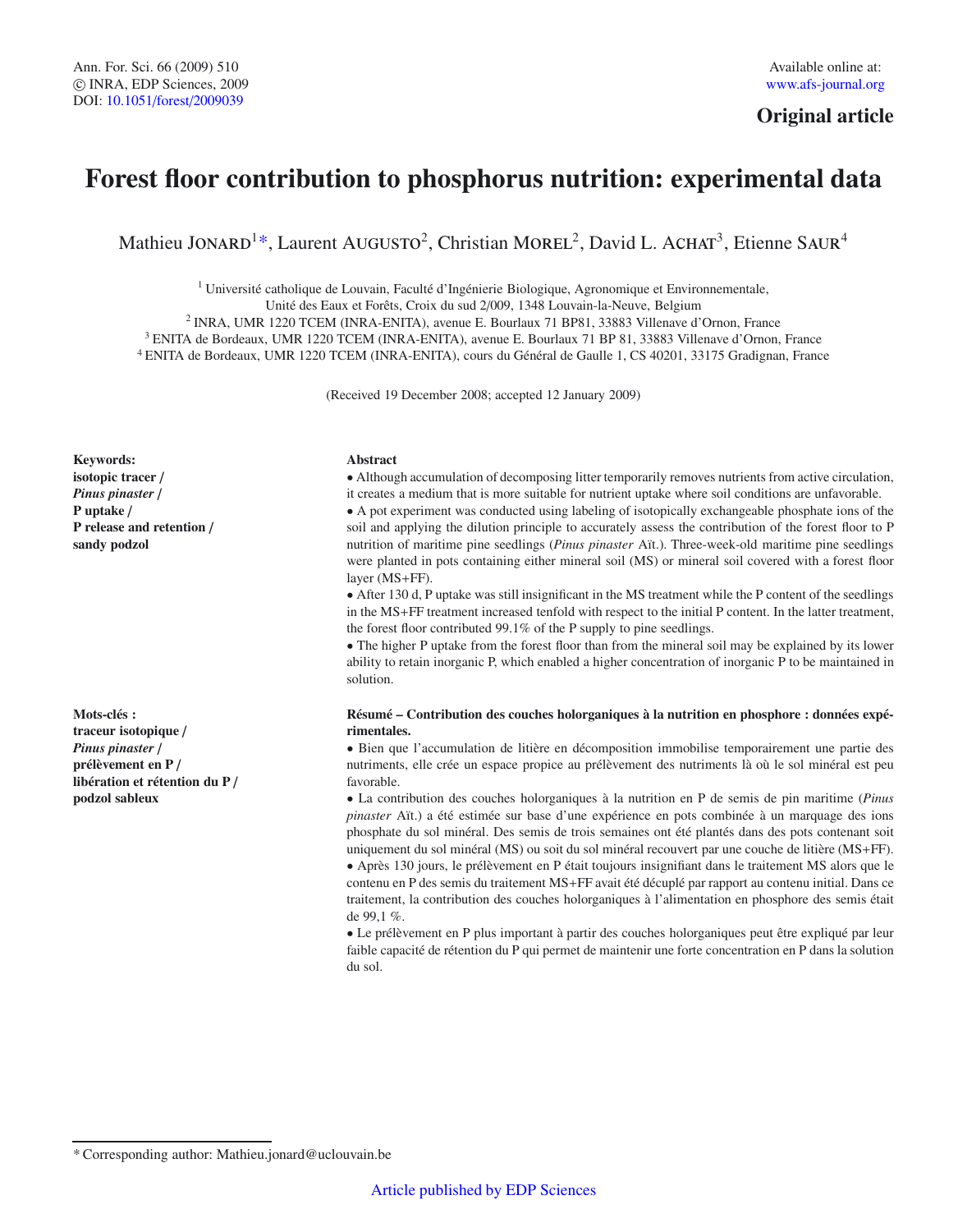## **1. INTRODUCTION**

Many of the world's forests grow on unfertile soils (Kimmins, [1997](#page-8-0)). To adapt to such conditions of nutritional stress, tree species have evolved a number of different strategies: (i) low nutrient demand, (ii) mechanisms for nutrient retention, such as efficient internal recycling, persistent foliage, leaching-resistant cuticles and chemical defenses against herbivores, and (iii) mycorrhizal association (Chapin, [1980\)](#page-8-1). In addition, nutrient recycling and retention within the ecosystem play a major role in the preservation of soil chemical fertility in nutrient-poor ecosystems. A large proportion of the nutrients taken up during the growing season are returned to the soil through litterfall and are then progressively released during decomposition (Attiwill and Adams, [1993\)](#page-7-0). The litter decomposition rate is thus generally considered to be a key ecosystem parameter; if decomposition is slow, litter accumulates and the associated nutrients are removed from active circulation for a certain time, which is thought to reduce nutrient cycling and forest productivity (Berg and McClaugherty, [2003;](#page-8-2) Fisher and Binkley, [2000;](#page-8-3) Kimmins, [1997\)](#page-8-0). On the other hand, the accumulation of decomposing litter may be considered as a way to improve nutritional conditions. According to Northup et al. [\(1995\)](#page-8-4), coniferous trees in the Pigmy forest in California increase their foliar phenolic concentration with soil acidity in order to favor litter accumulation. This adaptation limits the loss of nutrients due to leaching and creates a medium that is more suitable for nutrient uptake where mineral soil conditions are unfavorable. Indeed, trees may improve the nutritional status of the uppermost part of the soil by extracting nutrients from the mineral soil horizons and by concentrating them in the forest floor (Brandtberg et al., [2004](#page-8-5)). The capital of nutrients accumulated at the soil surface during the development of the forest floor is then preferentially used by trees (Ploglase et al., [1992](#page-8-6)); this mechanism allows trees to shorten the cycling of nutrients such as P whose residence time in mineral horizons is quite long due to its retention on soil constituents. Characteristically, the forest floor is abundantly colonized by roots (Brandtberg et al., [2004](#page-8-5); Jackson et al., [1996\)](#page-8-7), which allows close coupling of decomposition and uptake (Wood et al., [1984\)](#page-8-8) and limits nutrient losses due to leaching or to retention on the mineral phase (Compton and Cole, [1998;](#page-8-9) Northup et al., [1995;](#page-8-4) Paré and Bernier, [1989](#page-8-10)). In addition, thick holorganic layers retain large quantities of plant available water (Leuschner, [1998](#page-8-11)).

Consequently, litter accumulation has two opposite effects on nutrient availability. On one hand, it temporarily sequestrates nutrients in decomposing and recalcitrant organic matter, and on the other hand, it creates a medium favorable for nutrient uptake. To better understand the role of the forest floor in P nutrition, we carried out a greenhouse experiment aiming at (i) comparing the P uptake of maritime pine seedlings growing either in mineral soil or in mineral soil covered with a forest floor layer and (ii) evaluating, within the latter treatment, the contribution of the forest floor to P supply using  $33P$  as isotopic label of the isotopically exchangeable phosphate ions of the mineral soil.

### **2. MATERIALS AND METHODS**

### **2.1. Experimental design**

Three-week-old maritime pine seedlings (*Pinus pinaster* Aït.) were planted in pots containing either mineral soil (MS) or mineral soil covered with a forest floor layer (MS+FF). The pots were placed in a greenhouse and distributed in five blocks according to a randomized block design. Three pots per treatment were included in each block since the maritime pine seedlings were harvested after three time periods (61, 95 and 130 d after planting). In addition, two control pots without seedlings (one for each treatment) were included in three out of the five blocks. The same design was used for a parallel experiment using  $^{33}P$  as isotopic label of the isotopically exchangeable phosphate ions of the mineral soil. Thirty-six pots were used for the experiment without radioactivity, and 30 for the isotopic labeling experiment.

#### **2.2. Collection and processing of the growing media**

The growing media used for this study were collected at Biganos in the forest of the *Landes de Gascogne* (South West France; for more details see Augusto et al., [2006\)](#page-7-1), an area where soils are known to be low in P (Trichet et al., [1999](#page-8-12)). The site classification, which includes various soil types and understory vegetation, depends mainly on the depth of the water table. The humid moorland is the more frequent site class of the forest (Trichet et al., [1999\)](#page-8-12). In order to sample a soil representative for this forest, the mineral soil was taken from the A horizon (0–20 cm) of a sandy podzol in a pine stand planted on a humid moorland (44 $\degree$  40′ 36″ N, 00 $\degree$  56′ 49″ W). The forest floor (mainly F layer) was collected in a nearby stand planted on a mesic moorland (44° 41′ 31″ N, 00° 55′ 06″ W) with thick organic layers containing decaying litter of *Pinus pinaster* and *Pteridium aquilinum*. The mineral soil was sieved through a 8 by 8 mm mesh to remove roots and was then thoroughly mixed in bulk. The forest floor materials were coarsely ground (grate mesh size: 2 cm) to break up pieces of litter held together by roots, and then mixed by hand.

#### **2.3. Characteristics of the growing media**

The collected mineral soil was sandy (87.3% sand, 6.9% loam, 5.8% clay) and acidic (pH H<sub>2</sub>O: 4.8) with a low base saturation (22%) of the exchange complex (cobaltihexamine ECEC =  $3.1 \text{ cmol}_c \text{ kg}^{-1}$ ). The forest floor was also acidic (pH  $H<sub>2</sub>O$ : 4.2) but its base saturation was 92% (cobaltihexamine ECEC = 26.6 cmol<sub>c</sub> kg<sup>-1</sup>). The total C content of the mineral soil was 29 mg  $g^{-1}$  and that of the forest floor 400 mg g−1. The total N content of the mineral soil was 1.3 mg g<sup>-1</sup> and that of the forest floor 12.7 mg g<sup>-1</sup>. While the mineral soil contained amorphous free Al and Fe oxides extracted by the Tamm method (2.3 mg Al g<sup>-1</sup>and 2.6 mg Fe g<sup>-1</sup>), there were few Al and Fe oxides in the forest floor (0.4 mg Al  $g^{-1}$  and 0.4 mg Fe  $g^{-1}$ ).

#### **2.4. P Status of the growing media**

Total P was determined by inductively coupled plasma spectrometry (ICP-AES) after combustion in a muffle furnace at 450 ◦C for 12 h and acid digestion with a mixture of HF and HClO<sub>4</sub>. Organic P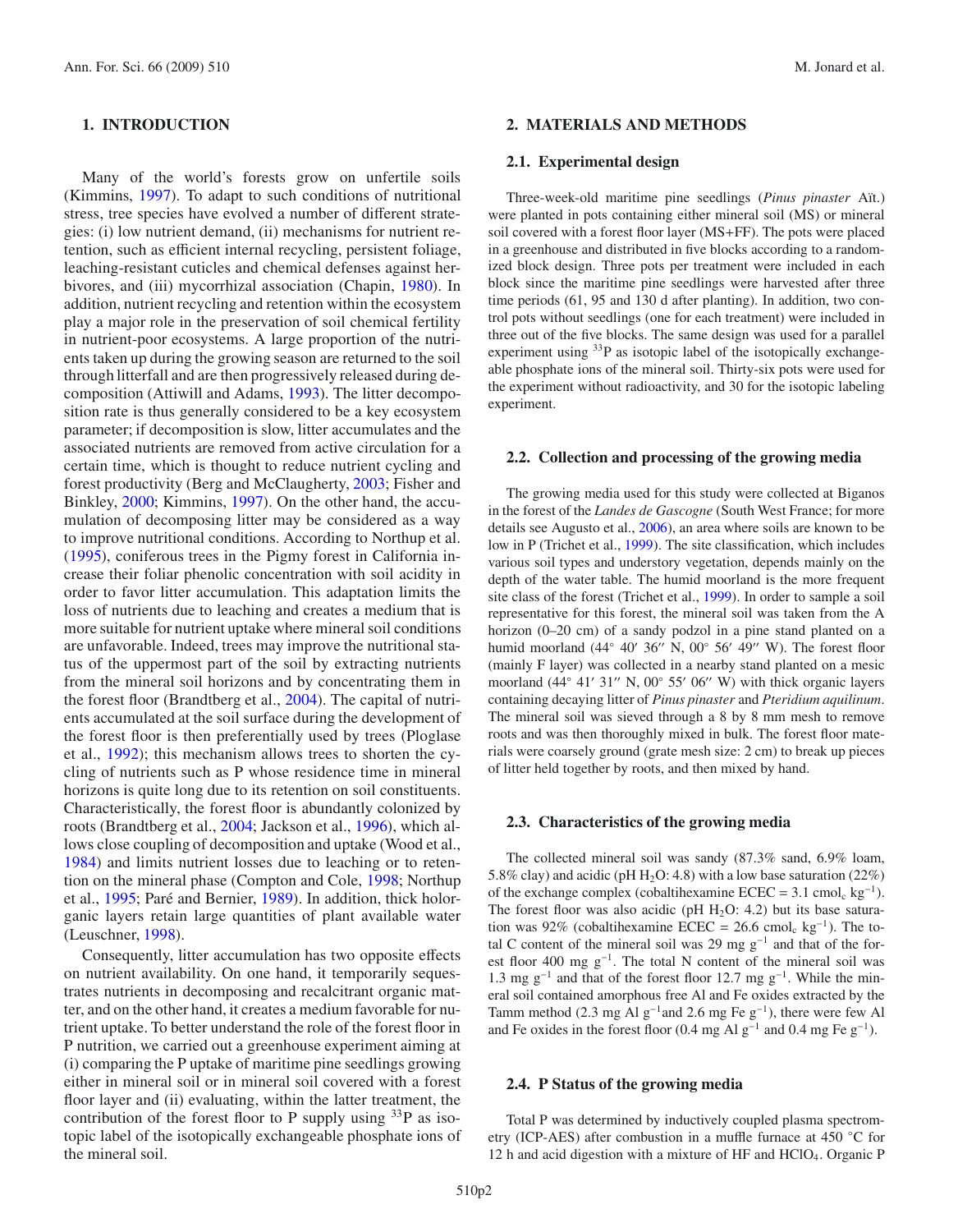was estimated by the difference between the P content extracted with  $H<sub>2</sub>SO<sub>4</sub>$  (0.2 N) for 16 h with and without prior combustion at 550 °C for 4 h (Saunders and Williams, [1955](#page-8-13)). Inorganic P was computed by subtracting organic P from total P-HF (Achat et al., [2009\)](#page-7-2). The microbial P content of the forest floor material was determined using the chloroform fumigation method (Morel et al., [1996](#page-8-14)). Microbial P content was not determined for the mineral soil, but taken as the mean value of 11 similar soils from the same forest (Achat, [2009](#page-7-3)).

<span id="page-2-0"></span>The dynamics of release and retention of P ions was characterized for the two growing media using the radio-isotopic labeling of P ions (with  $32P$ ), by determining the kinetics of isotopic dilution during a short-term batch experiment (Fardeau, [1993](#page-8-15); [1996](#page-8-16); Frossard and Sinaj, [1997](#page-8-17)). The method supposes that the P ions in solution are in equilibrium with the P ions retained on the solid phase and that the rate of P retention is equal to that of P release. Isotopic labeling is achieved by introducing a known amount of phosphate ions labelled with  $32P$  into the soil solution in a soil – solution system at chemical equilibrium.

According to the dilution principle, the gross amount of P ions transferred between the solution and the solid phase over a certain time ( $P_r$  in mg P g<sup>-1</sup>) is determined based on the amount of P ions in solution ( $P_w$  in mg P g<sup>-1</sup>) and on the isotopic composition of these P ions in solution (*IC*).

$$
IC = \frac{r}{P_{\rm w}} = \frac{(R - r)}{P_{\rm r}}\tag{1}
$$

where *R* is the quantity of  $^{32}P$  introduced into the system and *r* is the quantity of 32P remaining in solution after a certain time.

Rearranging equation [\(1\)](#page-2-0) gives:

$$
P_{\rm r} = \frac{P_{\rm w}}{\eta_R} - P_{\rm w} \tag{2}
$$

<span id="page-2-1"></span>The total amount of isotopically exchangeable P ( $P_{ex}$  in mg P g<sup>-1</sup>) is the sum of  $P_r$  and  $P_w$  (Hamon et al., [2002](#page-8-18)). For both growing media,  $P_r$  was determined for three time periods  $(4, 40 \text{ and } 400 \text{ min})$ . Ten grams of mineral soil or 1 g of forest floor material (previously stored fresh at  $4^{\circ}$ C) were mixed with 0.2 mL of biocide (toluene) to avoid microbial development and with distilled water to obtain a final solution to substrate ratio of 15 mL:10 g and 10 mL:1 g, respectively. All suspensions were pre-equilibrated for 16 h on a shaking table to reach a chemical equilibrium (constant P ion concentration in solution) for the subsequent hours during which isotopic dilution analysis was carried out. Carrier-free 32P ions were added in the different suspensions at time zero. After 4, 40 and 400 min, approximately 4 mL were taken up in all suspensions and filtered  $(0.2 \mu m)$ . The radioactivity introduced (*R*) and that remaining in the filtered solution were counted together in a liquid scintillation cocktail (Insta-gel Plus Packard), using a liquid scintillation counter (TriCarb TR Packard). The inorganic P concentration in the filtered solution was determined by the molybdate and green malachite colorimetric method (Van Veldhoven and Mannaerts, [1987\)](#page-8-19).

The temporal evolution of  $P_r$  was described by a kinetics equation (Morel et al.,  $2000$ ) for  $P_r$  values inferior to total inorganic P minus *Pw*, considering that all inorganic P can take part in the isotopic dilution:

$$
P_{\rm r} = v \cdot t^{\rm p} \tag{3}
$$

where  $t$  is the time in minutes, and  $v$  and  $p$  are parameters to fit. This equation was linearized and fitted with the MIXED procedure of the SAS software and then used to extrapolate  $P_r$  over time (Morel et al., [2000](#page-8-20)) and to calculate the time needed to reach its maximum value (total inorganic  $P - P_w$ ).

## **2.5. Experimental setup**

For the two parallel experiments (with and without  $^{33}P$ ), the pots (4 L, height: 20 cm) were filled either with 2 503 g of dry mineral soil (MS depth: 16 cm) or with 1 480 g of dry mineral soil and 236 g of dry forest floor material (FF depth: 6 cm + MS depth: 10 cm).

The mineral soil with  $^{33}P$  was labeled by mixing a solution of carrier-free <sup>33</sup>PO<sub>4</sub> ions (2.18 10<sup>5</sup> Bq mL<sup>-1</sup>) with the mineral soil at a rate of 20 mL solution per kg of dry soil. The principle of the labeling is an isotopic exchange of the  ${}^{33}PO_4$ -ions with the  ${}^{31}PO_4$ -isotopically exchangeable ions of the soil. To protect oneself against β radiation and to avoid contamination by the radioactive soil, as well as to limit evaporation and stop grass from growing, a layer of acid-washed sand (pure quartz) was added to the surface of the pots after the seedlings were planted.

After a dormancy-breaking treatment (4 weeks at 4 ◦C), 800 seeds of maritime pine originating from the *Landes de Gascogne* forest were sowed in containers filled with blond peat maintained at field capacity. The containers were placed in a growing chamber maintained at an air temperature of 24 ◦C and at 70% of relative humidity during the day (15 h) and at 19  $°C$  and 65% of relative humidity during the night (9 h). After two weeks, the seedlings were sprayed with two fungicides (cryptonol and previcur, 2 ml  $L^{-1}$ ) to avoid damping off.

Twenty-three days after sowing (1st of March 2007), three seedlings of maritime pine (*Pinus pinaster* Aït.) were transplanted in each pot. The pots were placed in a greenhouse, which was heated for the first two months. During the experiment, the mean air temperature was 21.5 ◦C and the mean relative humidity 69%. Six lamps were used to increase the photoperiod to 16 h; the seedlings received a daily average of photosynthetically active radiation of 19.1 mole  $m^{-2}$  d<sup>-1</sup>. The mean temperature in the growing medium (sensors inserted 2 cm below the surface of the pot) was similar among treatments and among blocks (mean =  $24.2 \text{ °C}$ ). The pots were watered with permuted water and maintained at 70% of their maximum water holding capacity using an automated watering system (drip irrigation).

#### **2.6. Seedling harvest: biomass measurements**

The pine seedlings were harvested 61, 95 and 130 d after planting. The total height of all harvested seedlings was measured. The roots of the non-radioactive seedlings were extracted from the growing media and carefully washed with permuted water while those of the radioactive seedlings were left in the growing media. For each seedling, the biomass of the shoot (stem + needles) and of the roots (non-radioactive seedlings only) was determined after drying to constant weight at 105 °C.

#### **2.7. Measurement of roots and hyphae**

The roots of the non-radioactive seedlings were then divided into two components: the first corresponding to the roots contained either in the forest floor layer or in the upper part (0–6 cm) of the pots filled with mineral soil only, the second corresponding to the deeper mineral horizon in both kinds of pots (6–16 cm).

For all seedlings, total root length and mean diameter of both root components were measured with WinRHIZO software (Ver. 2005.A; Regent instruments, Quebec, Canada).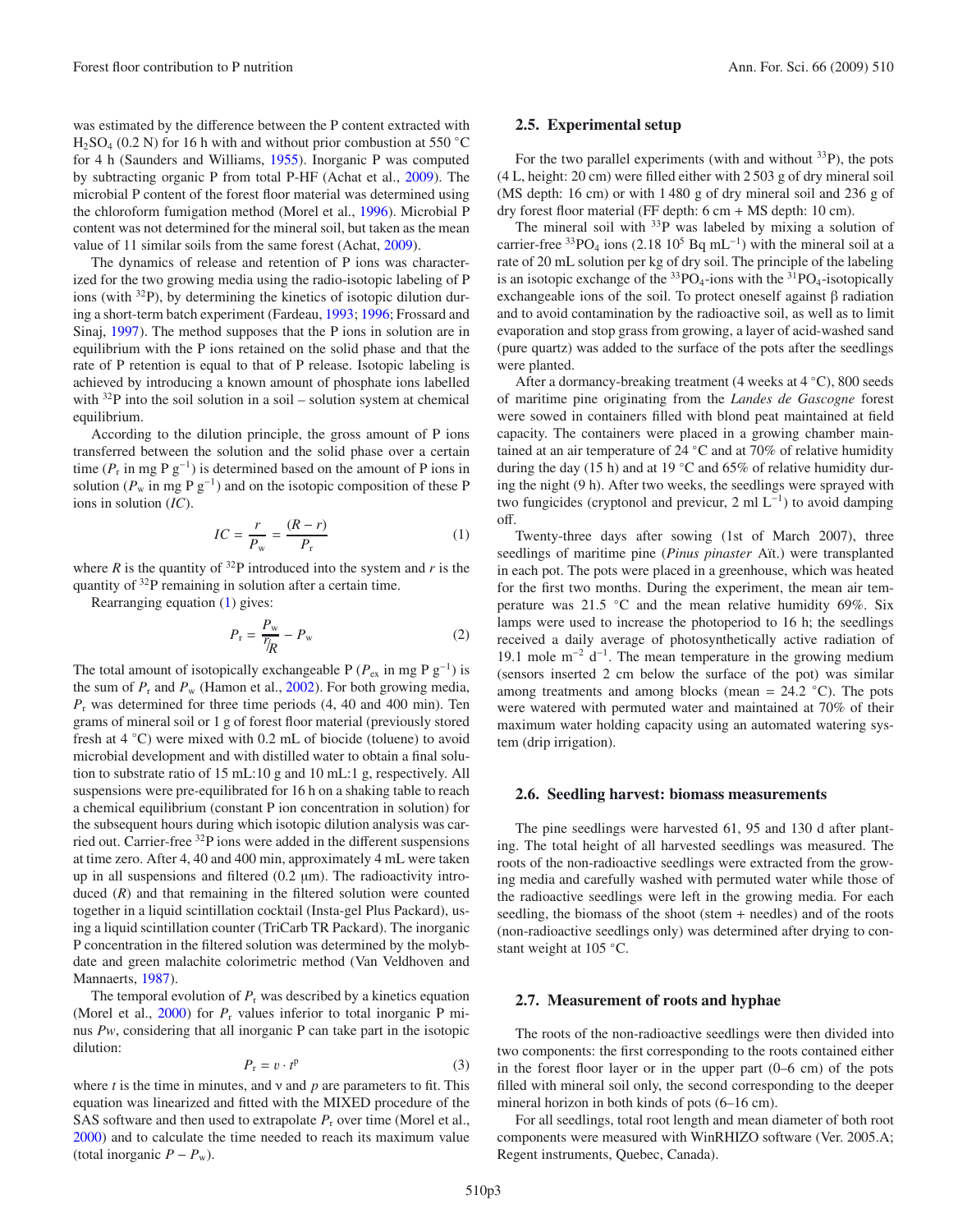The number of root tips per root length was used to estimate the ectomycorrhizal status of the seedlings assuming that all the root tips were colonized by ectomycorrhizal fungi (Bakker et al., [2006](#page-7-4)). We used WinRHIZO to estimate the number of root tips since Bakker et al. [\(2009](#page-7-5)) observed that the counts made by using WinRHIZO or a microscope (visual observation) were similar.

Mesh bags filled with sand were used to estimate the growth of ectomycorrhizal mycelia into the pots according to the method of Wallander et al. [\(2004](#page-8-21)). Two bags were placed horizontally in each pot, one in the upper horizon (containing either mineral soil or forest floor materials) and the other in the deeper horizon (mineral soil). The mesh bags (6 by 6 cm) were sealed with a sewing machine. The mesh size (30 μm) allowed the in-growth of fungal hyphae but prevented that of roots. The bags were filled with 30 g acid-washed sand  $(< 2$  mm) and sealed. As there was no organic matter in the sand, it was assumed that only mycorrhizal fungi developed within the bags (Wallander et al., [2001\)](#page-8-22). Bakker et al. [\(2009\)](#page-7-5) showed that  $\delta^{13}C$  values of extramatrical mycelia collected in sand bags incubated at 5 cm depth in an organo-mineral horizon were close to those of ectomycorrhizal carpophores, whereas the values for saprotrophic carpophores were different. The mesh bags placed in the upper and deeper horizons of the pots without radioactivity were collected at each harvest date and were stored at 4 ◦C before processing. The length of the hyphae inside the mesh bags was measured under a microscope as described by Wallander et al. [\(2004\)](#page-8-21). Each mesh bag was opened in the laboratory. After mixing the sand, an aliquot of 15 g was introduced in 80 mL water and after 1 min shaking, a subsample (5 mL) was taken from the suspension and filtered. The filter was then stained with methylene blue. The length of the hyphae was measured using an ocular graticule, by counting the intersections between the grid and the hypha (Tennant, [1975](#page-8-23)).

#### **2.8. Determination of seedling nutrient concentrations**

Before performing the chemical analyses, the seedlings were separated into shoot and roots and then samples belonging to a same pot were pooled. Element analyses were carried out by inductively coupled plasma spectrometry (P, Ca, K, Mg concentrations of nonradioactive seedlings) and colorimetry (P concentration of the two kinds of seedlings) after combustion in a muffle furnace at 450 ◦C for 4 h and acid digestion with  $HNO<sub>3</sub>$  (14 N). The total N concentration of some samples (non-radioactive seedling shoots, third harvest date) was determined using a CN analyzer. Standard reference material (SRM 1575a, pine needles of *Pinus taeda* L.) of the National Institute of Standards and Technology in USA was used for quality control.

#### **2.9. Determination of specific activity**

When planning this experiment, we decided to evaluate the proportion of the P uptake originating from the mineral soil in the MS+FF treatment by dividing the specific activity of the P uptake measured in this treatment by that obtained in the MS treatment (Di et al., [1997\)](#page-8-24). Unfortunately, the P uptake in the MS treatment computed by subtracting the initial P content to the current P content remained insignificant at the three harvest dates and we were thus not able to estimate its specific activity by this method. For both treatments, we were however able to calculate the proportion of the shoot

P originating from the mineral soil ( $\%P_{\text{shoot MS}}$ ) by dividing the specific activity of the shoot P ( $SA<sub>shoot</sub>$  in Bq mg  $P^{-1}$ ) by the specific activity of the isotopically exchangeable phosphate ions contained in the mineral soil ( $S A_{MS}$  in Bq mg  $P^{-1}$ ; Morel and Plenchette, [1994\)](#page-8-25).

$$
\%P_{\text{shoot}\_\text{MS}} = \frac{SA_{\text{shoot}}}{SA_{\text{MS}}}
$$
(4)

The shoot specific activity was obtained by dividing the shoot radioactivity ( $R_{\text{seedling}}$  in Bq seedling<sup>-1</sup>) by the shoot P content ( $P_{\text{shoot}}$  in mg seedling−1).

$$
SA_{\text{shoot}} = \frac{R_{\text{shoot}}}{P_{\text{shoot}}} \tag{5}
$$

The radioactivity of the solutions containing the mineralized radioactive shoots  $(HNO<sub>3</sub> 0.74 N)$  was measured in a liquid scintillation cocktail (9 mL mineralized solution mixed with 12 mL of Instagel Plus Packard), using a liquid scintillation counter (TriCarb TR Packard). In addition, the radioactivity of blank solutions was measured in mineralized solutions of non radioactive shoots and was used to correct the radioactivity measured in the radioactive solutions.

To determine the specific activity of the mineral soil, we assumed that the added 33P was diluted in the isotopically exchangeable P pool due to physico-chemical reactions  $(P_{ex}$ , assessed with the batch experiment) and in the microbial P due to immobilization – remineralization processes (Achat, [2009](#page-7-3); Walbridge and Vitousek, [1987](#page-8-26)). The amount of isotopically exchangeable  $P(P_{ex})$  increases with time until a maximum value which is supposed to be equal to the total amount of soil inorganic P (Fardeau, [1993](#page-8-15)). In this respect, the soils of the *Landes de Gascognes* are very particular and can reach the maximum amount of isotopically exchangeable P much more quickly than other soils (Achat et al., [2009](#page-7-2)). In our case, we estimated that an isotopic equilibrium was obtained after 24 d; this time period was of the same magnitude order as the time that was needed by the pine seedlings to recover from transplanting. The specific activity of the mineral soil was thus considered constant during the whole experiment and was computed as the ratio between the radioactivity introduced in the soil  $(R_{\text{soil}}$  in Bq  $g^{-1}$ ) and the sum of the maximum isotopically exchangeable P (max  $P_{\text{ex}\_\text{MS}}$  in mg P g<sup>-1</sup>) and the mean microbial P content  $(P_{\mu \text{MS}}$  in mg P g<sup>-1</sup>).

$$
SA_{\text{MS}} = \frac{R_{\text{soil}}}{\max P_{\text{ex\_MS}} + P_{\mu \text{MS}}}
$$
(6)

The radioactivity of the soil labeling solution was determined in the same matrix as the mineralized solutions. The counting was achieved at the same time (end of the experiment) for all the mineralized solutions and for the soil labeling solution in order to avoid quenching effects and to take the decay into account.

## **2.10. Statistical and mathematical treatment of data**

A two-way ANOVA was performed to test for the effects of treatment and harvest date (and for their interaction) on the nutrient concentrations (N, P, Ca, Mg, K) of the seedling shoots ( $\alpha = 0.05$ ). The two treatments were compared at each date using contrasts. Within a given treatment, multiple comparison tests (Tukey) were used to test for differences between harvest dates. A similar procedure was used for biomass and for the P content of the seedling components (root, shoot, total), for P uptake, for root length and diameter, for the density of roots and hyphae and for root tips. Regarding root length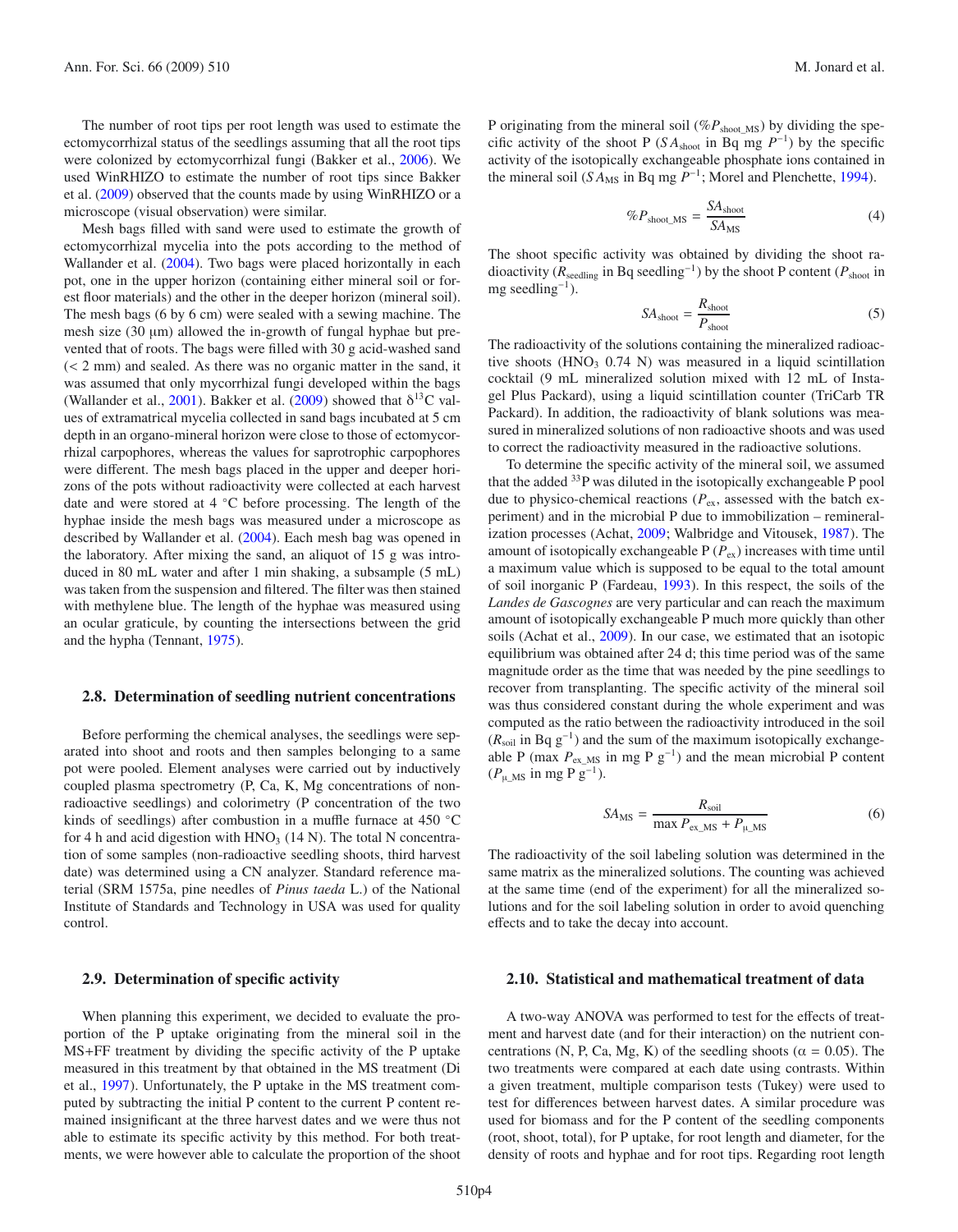<span id="page-4-1"></span>**Table I.** Mean biomass and P content of the seedling components (shoot, root and total,  $n = 5$ ). Different letters indicate significant differences between the two treatments for the same harvest period. Different numbers indicate significant differences between harvest periods for the same treatment  $(P < 0.05)$ . For the whole seedling (total), values in bold indicate significant differences from the initial value (0 d).

|                                     | Shoot        |             |              | Root        | Total        |             |
|-------------------------------------|--------------|-------------|--------------|-------------|--------------|-------------|
|                                     | $MS^*$       | $MS + FF^*$ | <b>MS</b>    | $MS + FF$   | MS           | $MS + FF$   |
| Biomass (g seedling <sup>-1</sup> ) |              |             |              |             |              |             |
| $0\;\mathrm{d}^\dagger$             |              |             |              |             |              | 0.028       |
| 61 d                                | $0.27^{1a}$  | $0.31^{1a}$ | $0.14^{1a}$  | $0.12^{1a}$ | $0.41^{1a}$  | $0.44^{1a}$ |
| 95 d                                | $0.31^{12a}$ | $0.70^{1b}$ | $0.16^{12a}$ | $0.24^{2b}$ | $0.47^{12a}$ | $0.94^{2b}$ |
| 130d                                | $0.35^{2a}$  | $2.16^{2b}$ | $0.19^{2a}$  | $0.55^{3b}$ | $0.53^{2a}$  | $2.71^{3b}$ |
| P content (mg seedling $^{-1}$ )    |              |             |              |             |              |             |
| 0 <sub>d</sub>                      |              |             |              |             |              | 0.21        |
| 61 d                                | $0.14^{2a}$  | $0.33^{1a}$ | $0.08^{1a}$  | $0.09^{1a}$ | $0.22^{1a}$  | $0.43^{1a}$ |
| 95 d                                | $0.11^{12a}$ | $0.79^{1b}$ | $0.08^{1a}$  | $0.23^{2b}$ | $0.20^{1a}$  | $1.01^{2b}$ |
| 130d                                | $0.10^{1a}$  | $1.68^{2b}$ | $0.07^{1a}$  | $0.36^{3b}$ | $0.18^{1a}$  | $2.03^{3b}$ |

<span id="page-4-2"></span>MS: mineral soil, MS+FF: mineral soil + forest floor.

<span id="page-4-0"></span>† Number of days after planting.

<span id="page-4-3"></span>and diameter, the density of roots and hyphae and root tips, the twoway ANOVA was performed separately for each horizon (upper and deeper). In addition, the horizon effect was evaluated for each date and for each treatment (*t* test). The statistical analyses were carried out with the MIXED procedure of SAS software (version 8.20; SAS institute Inc., Cary, N.C.).

For each harvest date, the P uptake of the MS+FF treatment was calculated for each horizon as follows:

Upper + deeper horizon : 
$$
UP_{FF+MS\_j} = P_{\text{seedling\_j}} - P_{\text{seedling\_0}}
$$
 (7)

$$
\text{Deeper horizon}: UP_{\text{MS\_j}} = \%P_{\text{shoot\_MS\_j}} \cdot P_{\text{seedling\_j}} \tag{8}
$$

Upper horizon : 
$$
UP_{FF,j} = UP_{FF+MS,j} - UP_{MS,j}
$$
 (9)

where *UP* is the uptake per seedling (mg  $P_{\text{seedling}}^{-1}$ ), MS and FF indicate the horizon concerned,  $P_{\text{seeding}}$  is the P content of the seedling (mg  $P^{-1}_{\text{seedling}}$ ), %  $P_{\text{shoot}\_\text{MS}}$  is the proportion of the shoot P content originating from the mineral soil and  $j$  is the index for the harvest period.

Regarding the MS treatment, the P uptake estimated by subtracting the initial P content from the P content measured at the different harvest dates was not significantly different from zero. However, we estimated the P uptake by using the proportion of the P content originating from the mineral soil (Eq.  $(8)$ ).

## **3. RESULTS**

#### **3.1. Seedling growth and P content**

At the first harvest date, the average stem height of 9.1  $(\pm 1.3)$  cm was recorded and no differences were observed between treatments. The seedlings in the MS+FF treatment continued to grow at a sustained rate, and their stem height was 11.7  $(\pm 1.6)$  and 16.8  $(\pm 3.1)$  cm at the second and third harvest dates, respectively. In contrast, there was a drastic reduction in growth of seedlings in the MS treatment.

At the first harvest date, the biomass components (shoot, root, total) did not significantly differ in the two treatments (Tab. [I\)](#page-4-1). At the second and third harvest dates, the total seedling biomass in the MS+FF treatment was respectively 2 and 5 times larger than in the MS treatment (Tab. [I\)](#page-4-1). The root to shoot biomass ratio was around 0.5 in the MS treatment and exhibited no temporal variation. In contrast, the root to shoot biomass ratio in the MS+FF treatment decreased from 0.39 (first harvest) to 0.25 (third harvest).

In the MS treatment, the total P content of the seedlings did not vary with time and remained at the level observed at planting throughout the experiment. In contrast, the total P content in the MS+FF treatment increased twofold, fivefold and tenfold at the first, second and third harvest dates, respectively. The proportion of P allocated to the roots was higher in the MS treatment (40%) than in the MS+FF treatment (20%).

#### **3.2. Root and ectomycorrhizal mycelium**

Like for stem height and biomass components, the total root length was similar in both treatments at the first harvest date. Subsequently, total root length stabilized in the MS treatment but continued to increase in the MS+FF treatment resulting in significant differences between treatments at the second and third harvest dates (Tab. [II\)](#page-5-0). Based on length, about  $40\%$  of the roots were located in the upper horizon and 60% in the deeper horizon; this proportion was not affected by the treatment (Tab.  $II$ ).

Globally, the root diameter increased from the first to the third harvest date and was larger in the MS treatment than in the MS+FF treatment (Tab. [II\)](#page-5-0).

The number of root tips per root length was not affected by the treatment except for a higher value in the forest floor at the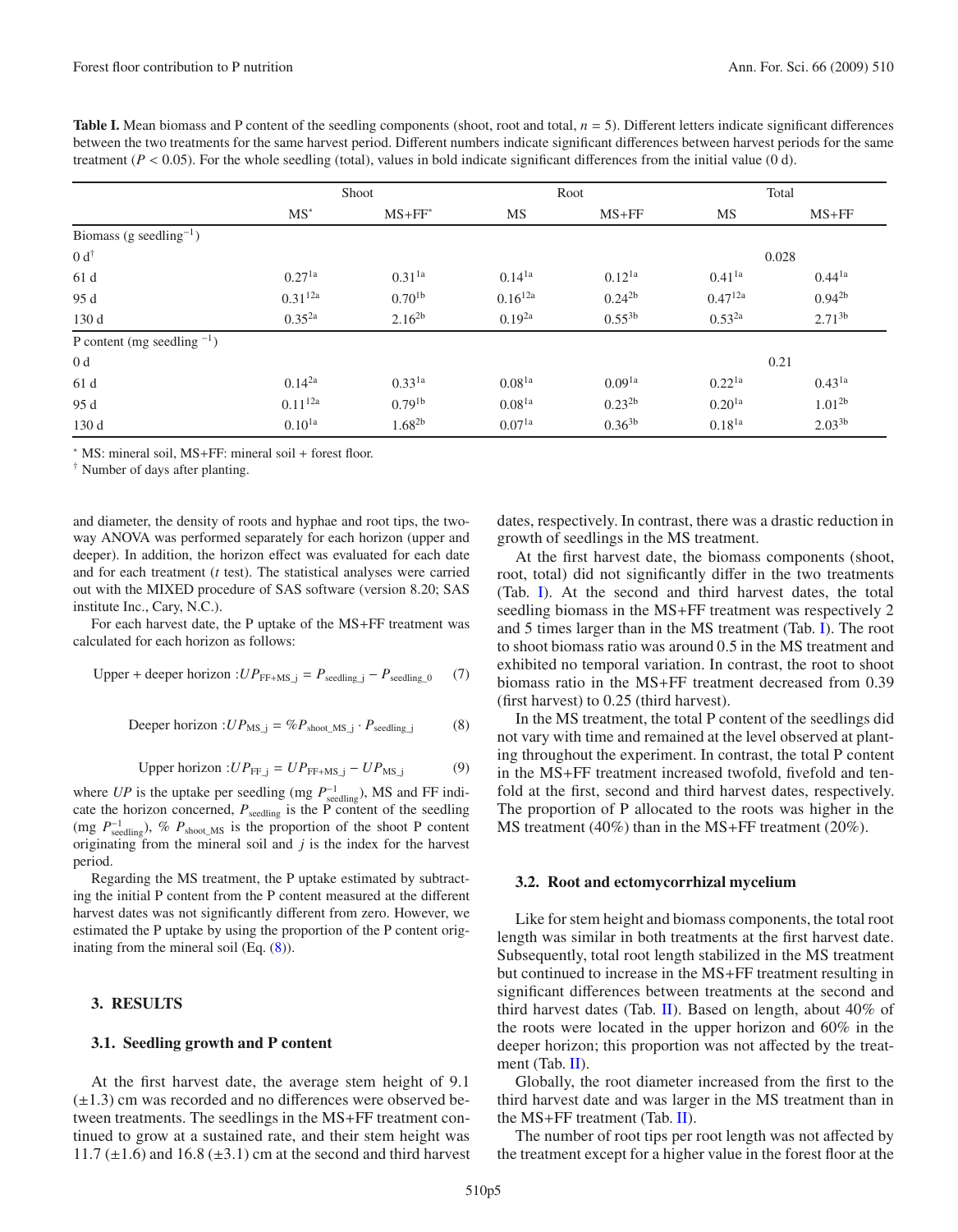<span id="page-5-0"></span>Table II. Root length, diameter and density, density of extramatrical mycelia and root tips in the two soil horizons (upper horizon: 0–6 cm depth, deeper horizon: 6–16 cm depth,  $n = 5$ ). Different letters indicate significant differences between treatments for the same harvest period. Different numbers indicate significant differences between harvest periods for the same treatment (*P* < 0.05). Values in italics for the deeper horizon indicate significant differences from the upper horizon.

<span id="page-5-1"></span>

|                  | Root                               |                                     |             |               |                       |                                | Extra-matrical mycelia |                         |             | Root tips     |  |
|------------------|------------------------------------|-------------------------------------|-------------|---------------|-----------------------|--------------------------------|------------------------|-------------------------|-------------|---------------|--|
|                  |                                    | Length (cm seedling <sup>-1</sup> ) |             | Diameter (mm) |                       | Density (cm $\text{cm}^{-3}$ ) |                        | density (cm $cm^{-3}$ ) |             | $(N cm^{-1})$ |  |
|                  | $MS^*$                             | $MS + FF^*$                         | MS          | $MS + FF$     | <b>MS</b>             | $MS + FF$                      | MS                     | $MS + FF$               | MS          | $MS + FF$     |  |
|                  | Upper horizon $(0-6 \text{ cm})$   |                                     |             |               |                       |                                |                        |                         |             |               |  |
| $61 d^{\dagger}$ | $98.7^{1a}$                        | $131.5^{1a}$                        | $0.78^{1b}$ | $0.68^{1a}$   | $0.290$ <sup>1a</sup> | $0.301$ <sup>1a</sup>          | $2.82^{1a}$            | $3.46^{12a}$            | $7.6^{1a}$  | $12.7^{1b}$   |  |
| 95 d             | $100.7^{1a}$                       | $202.2^{1b}$                        | $0.83^{1b}$ | $0.69^{1a}$   | $0.295$ <sup>1a</sup> | $0.463^{1b}$                   | $4.16^{1a}$            | $1.05^{1a}$             | $5.5^{12a}$ | $4.8^{2a}$    |  |
| 130d             | $75.6^{1a}$                        | $393.6^{2b}$                        | $1.11^{2b}$ | $0.80^{2a}$   | $0.222^{1a}$          | $0.900^{2b}$                   | $2.23^{1a}$            | $8.13^{2b}$             | $4.3^{2a}$  | $5.5^{2a}$    |  |
|                  | Deeper horizon $(6-16 \text{ cm})$ |                                     |             |               |                       |                                |                        |                         |             |               |  |
| 61d              | $138.3^{1a}$                       | $199.5^{1a}$                        | $0.76^{1b}$ | $0.71^{12a}$  | $0.280^{1a}$          | $0.404^{1a}$                   | $3.54^{1a}$            | $2.03^{1a}$             | $5.7^{1a*}$ | $5.8^{1a*}$   |  |
| 95 d             | $165.4^{1a}$                       | $290.4^{1b}$                        | $0.75^{1b}$ | $0.68^{1a}$   | $0.335$ <sup>1a</sup> | $0.589$ <sup>1b</sup>          | $2.53^{1a}$            | $1.66^{1a}$             | $4.3^{1a}$  | $4.4^{2a}$    |  |
| 130d             | $167.0^{1a}$                       | $643.1^{2b}$                        | $0.84^{2b}$ | $0.76^{2a}$   | $0.338$ <sup>1a</sup> | $1.303^{2b}$                   | $3.57^{1a}$            | $6.30^{1a}$             | $4.3^{1a}$  | $3.9^{2a}$    |  |

<sup>∗</sup> MS: mineral soil, MS+FF: mineral soil + forest floor.

† Number of days after planting.

**Table III.** Mean nutrient concentrations of the seedling shoots  $(n = 5)$ . Different letters indicate significant differences between treatments for the same harvest period. Different numbers indicate significant differences between harvest periods for the same treatment (*P* < 0.05).

|                  |          | N (mg $g^{-1}$    |                   | $P(mg g^{-1})$ |            | $Ca (mg g^{-1})$ |                 | $Mg$ (mg g <sup>-1</sup> ) |            | $K (mg g^{-1})$ |
|------------------|----------|-------------------|-------------------|----------------|------------|------------------|-----------------|----------------------------|------------|-----------------|
|                  | $MS^*$   | $MS + FF^*$       | MS                | $MS + FF$      | MS         | $MS + FF$        | MS              | $MS + FF$                  | MS         | $MS + FF$       |
| $61 d^{\dagger}$ |          |                   | $0.5^{3a}$        | $1.0^{1b}$     | $1.4^{1a}$ | 1 <sup>la</sup>  | 51b             | $\gamma$ la                | $9.8^{3a}$ | $9.7^{2a}$      |
| 95d              |          |                   | $0.4^{2a}$        | $1.1^{1b}$     | 51b        | $0.9^{1a}$       | $.4^{1b}$       | .0 <sup>1a</sup>           | $7.8^{2a}$ | $7.4^{1a}$      |
| 130d             | $24.1^a$ | 19.9 <sup>a</sup> | 0.3 <sup>1a</sup> | $0.8^{1b}$     | $.6^{1b}$  | 1 <sup>la</sup>  | 4 <sup>1a</sup> | 1 <sup>la</sup>            | $6.5^{1a}$ | $7.2^{1b}$      |

<sup>∗</sup> MS: mineral soil, MS+FF: forest floor + mineral soil.

† Number of days after planting.

first harvest date. In the upper horizon of both treatments, root tips decreased between the first and the second harvest dates (Tab. [II\)](#page-5-0). Regarding the density of external hyphae, no clear trend was observed, except for a higher value in the forest floor at the third harvest date. On average, this density was one order of magnitude (8 times) higher than root density (Tab. [II\)](#page-5-0).

## **3.3. Shoot nutrient concentration**

At the third harvest date, the N concentration in the shoot was higher in the MS treatment than in the MS+FF treatment; this difference was however not significant (Tab. [III\)](#page-5-1). The P concentration in the shoot was twice higher in the MS+FF treatment than in the MS treatment; it decreased with time in the MS treatment, while it exhibited no temporal trend in the MS+FF treatment. The Ca concentration in the shoot was significantly higher in the MS treatment than in the MS+FF treatment; no temporal trend was observed whatever the treatment. The Mg concentration in the shoot was also significantly higher in the MS treatment than in the MS+FF treatment; no temporal variation was observed whatever the treatment. The K concentration in the two treatments did not significantly differ from each other except at the third harvest date. In each treatment, the K concentration in the shoot decreased with time.

<span id="page-5-2"></span>Table IV. P status of the two growing media (standard deviation).

|                                          | Mineral soil            | Forest floor     |
|------------------------------------------|-------------------------|------------------|
| Total P (mg P $g^{-1}$ )                 | 0.084(0.005)            | 0.412(0.008)     |
| Organic P (mg P $g^{-1}$ )               | 0.048(0.001)            | 0.395(0.009)     |
| Microbial P (mg P $g^{-1}$ )             | 0.007(0.003)            | 0.112(0.004)     |
| Inorganic P in solution (mg P $g^{-1}$ ) | $1.2E-5(3.6E-6)$        | $2.2E-3(1.6E-4)$ |
| Gross amount of P ions exchanged         | $0.0012 \cdot t^{0.33}$ |                  |
| in t minutes (mg P $g^{-1}$ )            |                         |                  |

## **3.4. P status of the growing media**

At the beginning of the experiment, the total P content of the mineral soil was 0.084 mg P  $g^{-1}$  and contained 57% of organic P; the remaining 43% was considered as inorganic P. According to the kinetics equation  $(Eq. (3))$  $(Eq. (3))$  $(Eq. (3))$ , the inorganic P pool was isotopically exchangeable in 24 d. Within this pool, the P ions in solution represented an insignificant fraction (Tab. [IV\)](#page-5-2).

Regarding the forest floor, the total P content at the beginning of the experiment consisted mainly of organic P of which 27% of microbial P (Tab. [IV\)](#page-5-2). Based on the kinetics of isotopic dilution, we considered that there was no phosphate exchange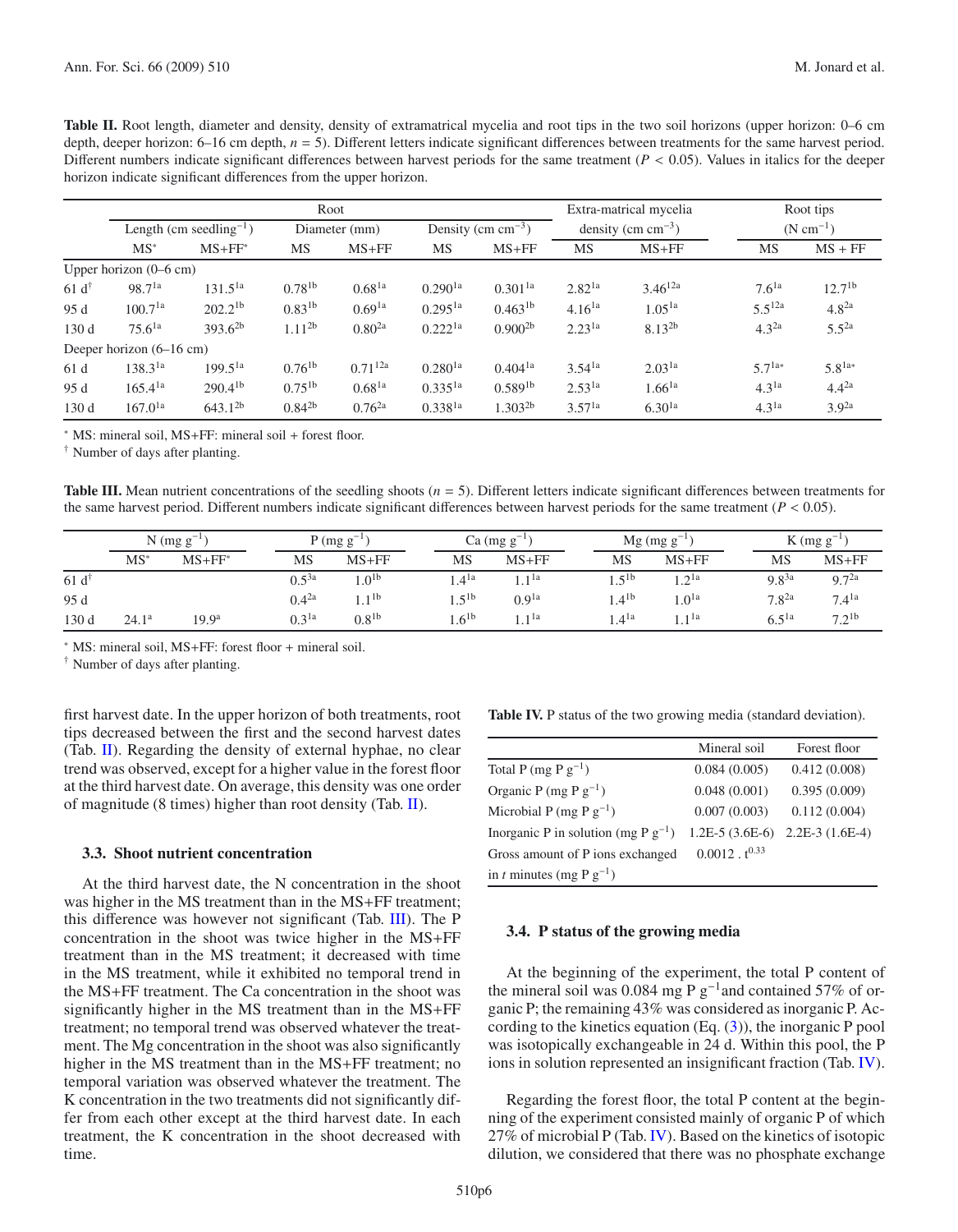<span id="page-6-0"></span>**Table V.** Biomass and P concentration in radioactive shoots, radioactivity ( $R_{\text{shoot}}$ ), and specific activity ( $S A_{\text{shoot}}$ ) of the P contained in the shoots, specific activity of the isotopically exchangeable P ions of the mineral soil  $(S A_{MS})$  and proportion of the shoot P originating from the mineral soil (% $P_{\text{shoot MS}}$ ). Values in parentheses are standard deviation (*n* = 5).

<span id="page-6-1"></span>

|           | Shoot biomass               | $P_{\text{shoot}}$ | $R_{\text{shoot}}$             | $SA_{\text{shoot}}$    | $S_{\rm AMS}$          | $\%P_{\rm shoot\_MS}$ |
|-----------|-----------------------------|--------------------|--------------------------------|------------------------|------------------------|-----------------------|
|           | $(g \text{ seedling}^{-1})$ | $(mg g^{-1})$      | $(Bq$ seedling <sup>-1</sup> ) | $(Bq \, mg \, P^{-1})$ | $(Bq \, mg \, P^{-1})$ | $(\%)$                |
| MS        |                             |                    |                                |                        |                        |                       |
| 61d       | 0.27(0.06)                  | 0.41(0.05)         | 0.63(0.33)                     | 5.66(2.62)             | 1054.66                | 0.54(0.25)            |
| 95 d      | 0.30(0.05)                  | 0.29(0.04)         | 0.93(0.47)                     | 10.31(3.67)            | 1054.66                | 0.98(0.35)            |
| 130d      | 0.38(0.10)                  | 0.25(0.04)         | 0.81(0.82)                     | 8.84(1.45)             | 1054.66                | 0.84(0.14)            |
| $FF + MS$ |                             |                    |                                |                        |                        |                       |
| 61 d      | 0.28(0.05)                  | 0.82(0.21)         | 0.61(0.17)                     | 2.70(0.65)             | 1054.66                | 0.26(0.06)            |
| 95 d      | 0.70(0.17)                  | 1.43(0.37)         | 4.24(0.62)                     | 4.49(0.95)             | 1054.66                | 0.43(0.09)            |
| 130d      | 2.38(0.33)                  | 0.97(0.18)         | 18.83 (11.42)                  | 8.45(3.82)             | 1054.66                | 0.80(0.36)            |

**Table VI.** P uptake in the two treatments. Values in parentheses are standard deviations  $(n = 5)$ . Different letters indicate significant differences between harvest periods in the same column ( $P < 0.05$ ).

| P uptake (mg seedling <sup>-1</sup> ) |                                 |                                |                            |  |  |
|---------------------------------------|---------------------------------|--------------------------------|----------------------------|--|--|
|                                       | MS+FF treatment<br>MS treatment |                                |                            |  |  |
|                                       | Total                           | FF horizon                     | MS horizon                 |  |  |
| 61 d                                  | $0.001a$ (0.0007)               | $0.362$ <sup>a</sup> $(0.212)$ | $0.001a$ (0.001)           |  |  |
| 95 d                                  | $0.002a$ (0.0005)               | $0.846^{\mathrm{a}}$ (0.209)   | $0.005^{\text{a}}$ (0.002) |  |  |
| 130 d                                 | $0.001a$ (0.0003)               | $1.793b$ (0.665)               | $0.016^b$ (0.006)          |  |  |

between the solution and the solid phase of the forest floor and that all the inorganic P was in solution. Indeed, all the  $^{32}P$  introduced in the forest floor suspensions remained in solution.

## **3.5. P uptake and contribution of the mineral soil to P supply**

P uptake in the MS treatment and in the two horizons of the MS+FF treatment was calculated from the seedling P content (Tab. [I\)](#page-4-1) and from the proportion of the P content originating from the mineral soil (Tab.  $V$ ) using equations [\(7\)](#page-4-2) to [\(9\)](#page-4-3). P uptake in the MS treatment did not vary between harvest dates and was much lower than P uptake in the MS+FF treatment which increased steadily with time (Tab. [VI\)](#page-6-1). In the MS+FF treatment, the proportion of P uptake originating from the mineral soil was 0.5, 0.6 and 0.9% at the first, second and third harvest date, respectively (Tab. [VI\)](#page-6-1).

## **4. DISCUSSION**

#### **4.1. Phosphorus, limiting factor for seedling growth**

Until the first harvest date, the maritime pine seedlings developed at the same rate in both treatments. However, in the MS treatment, the seedlings grew using the P stored in the

seeds without being able to take up additional P from the mineral soil. In contrast, in the MS+FF treatment, the seedlings doubled their P content during the first period (Tab. [I\)](#page-4-1). During the rest of the experiment, seedling growth nearly stopped in the MS treatment (Tab. [I\)](#page-4-1) while it continued at a sustained rate in the MS+FF treatment. Similarly, Hallsby [\(1995\)](#page-8-27) observed that spruce seedlings growing in forest floor materials developed two to three times faster than those growing in mineral soil. This contrasted growth pattern could theoretically be ascribed to higher water or nutrient availability in the MS+FF treatment. However, the soil moisture level maintained in the pots (70% of maximum water holding capacity) was chosen to avoid any water stress and to enable good soil aeration. Concerning mineral nutrition, the N, Ca, Mg and K nutritional status of the shoot seemed adequate in both treatments but was globally better for the seedlings in the MS treatment. In contrast, the P nutritional status of the shoot was lower in the MS treatment, and indicated a severe P deficiency (Tab. [III\)](#page-5-1).

The P deficiency of the seedlings growing in mineral soil is not surprising since the acid sandy soils (podzol) of the *Landes de Gascogne* are known to be poor in P (Augusto et al., [2006;](#page-7-1) Trichet et al., [1999\)](#page-8-12). Pot experiments (Saur, [1989\)](#page-8-28) and fertilization trials (Trichet et al., [2000;](#page-8-29) [2008\)](#page-8-30) showed that P is the main limiting factor for tree growth in the forest of the *Landes de Cascognes*. Other limiting factors appear only when the P limitation has been removed (Trichet et al., [2008\)](#page-8-30). In the present study, the pine seedlings (MS treatment) probably adjusted to the P limitation first by allocating more C to roots (Tab. [I,](#page-4-1) Cheaib et al., [2005\)](#page-8-31). However, as the deficiency was very pronounced, it is possible that photosynthesis was subsequently depressed (Loustau et al., [1999\)](#page-8-32).

#### **4.2. Contributions of the forest floor to P supply**

At the end of the experiment, the forest floor had supplied 99.1% of the P immobilized in the seedlings in the MS+FF treatment (Tab. [VI\)](#page-6-1). In a field study using radioisotope techniques (32P and 33P), Brandtberg et al. [\(2004](#page-8-5)) reported that the contribution of the forest floor to the supply of P was respectively 93 and 95% in spruce and birch trees.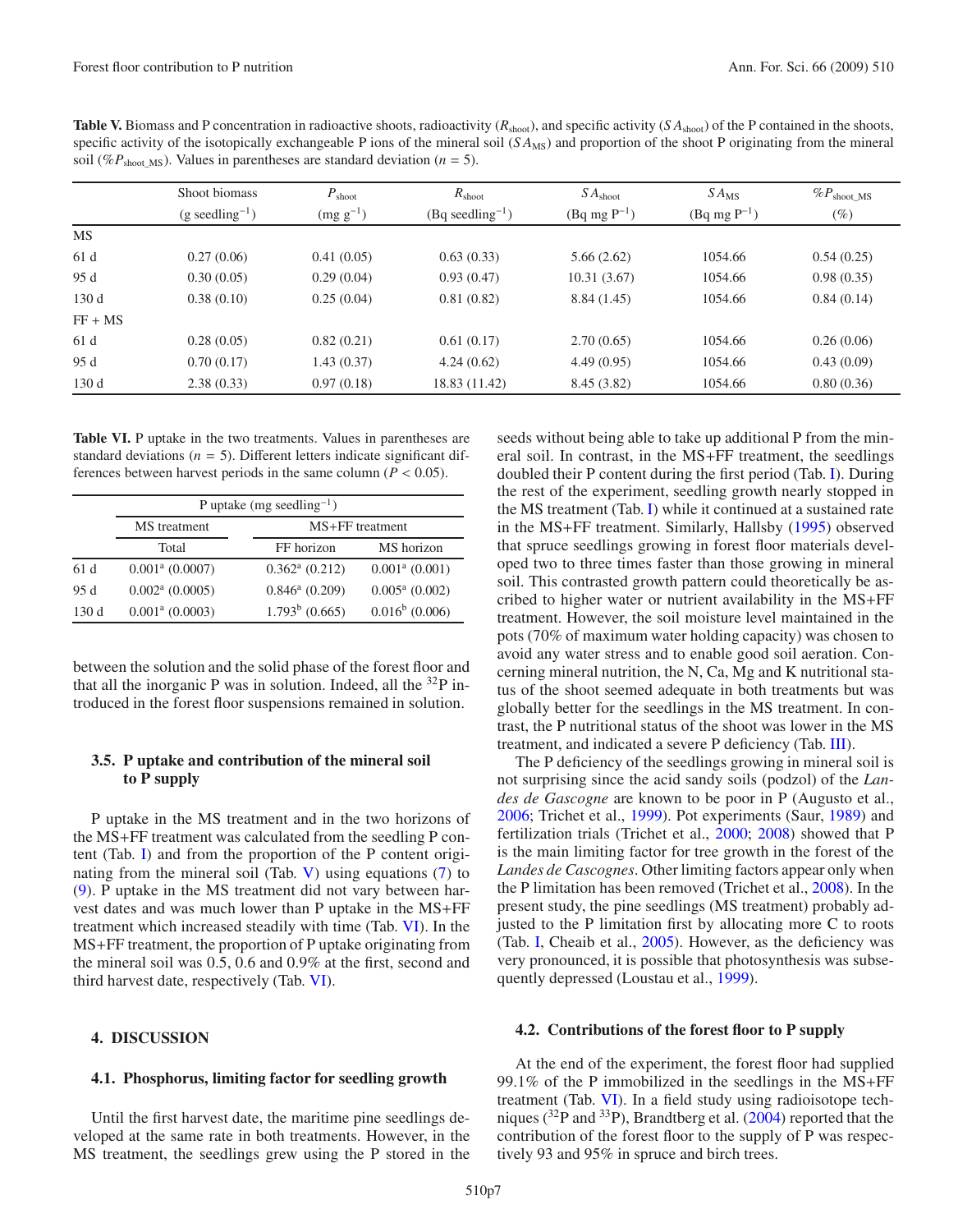In our study, the dominant contribution of the forest floor cannot be explained by more extensive root colonization of this growing medium or by a better development of the extramatrical mycelia. Indeed, the forest floor contained only 40% of the roots in the MS+FF treatment and the extramatrical mycelia developed very slowly in both treatments (Tab.  $II$ ). The length of external hyphae expressed per unit of root length amounted to an average of 8  $(m m<sup>-1</sup>)$  while values ranging from 500 to 8 000 were reported by Read and Boyd [\(1986](#page-8-33)) and Rousseau et al. [\(1994\)](#page-8-34). In the MS+FF treatment, the length of the external hyphae increased at the third harvest date, probably due to the good seedling development, enabling the translocation of carbohydrates to the mycorrhizal fungi (Black, [1988\)](#page-8-35).

The capacity of the growing media to supply P to seedlings depended largely on their P-retention properties. In the forest floor, 100% of the isotopically exchangeable P was in solution and was therefore easily available for root absorption (Barber, [1995\)](#page-8-36). However, this pool of exchangeable P was subject to marked temporal variations since it was controlled by rapid biological processes such as mineralization of organic matter, immobilization in microbial biomass, and root uptake. In the mineral soil, more than 99% of the isotopically exchangeable P was bound to soil constituents and could be mobilized by depletion of the soil solution (Stroia et al., [2007\)](#page-8-37). However, P transport by diffusion was very slow and did not enable a significant amount of P to be mobilized. Indeed, the P concentration gradient around the roots remained low since the inorganic P concentration in solution was very low (Yanai, [1994\)](#page-8-38).

The differential P-retention capacity of the two growing media may be related to their contrasted contents of free Al and Fe oxides (Stevenson and Cole, [1999\)](#page-8-39). In the mineral soil, these contents were at the upper ends of the ranges observed for the sandy podzols of the *Landes de Gascogne* (Al Tamm: 0.1–2.4 mg g−1, Fe Tamm: 0.05–2.3 mg g−1; Achat, [2009\)](#page-7-3). The mineral soil used in this study was thus part of the more Pretentive soils of the *Landes de Gascogne*. Compared to other soil types, these soils have however a low ability to adsorb P (Achat et al., [2009\)](#page-7-2). Globally, forest soils are generally acid with a high P-retention capacity (Attiwill and Adams, [1993](#page-7-0)); in this context, the accumulation of litter within the forest floor probably plays a major role in P nutrition.

Several authors have mentioned better nutrient status in stands exhibiting thicker holorganic layers. In a study including 48 radiata pine stands in New Zealand, Carey et al. [\(1982](#page-8-40)) showed that the P foliar concentration was positively correlated with the forest floor mass. In the Quebec Appalachians, Paré and Bernier [\(1989\)](#page-8-10) observed that sugar maple stands growing on soils with mor humus had higher P foliar concentrations than soils with mull humus. Using long-term thinning trials in Norway spruce stands, Jonard et al. [\(2006](#page-8-41)) showed that an increase in the forest floor mass with stand basal area was accompanied by a parallel increase in the foliar N, P and K concentrations. Except for K, similar results were found by Merino et al. [\(2008](#page-8-42)) for beech in Spain. Comparing P cycling in Douglas fir and red alder stands, Compton and Cole [\(1998](#page-8-9)) observed that the higher P uptake in the red alder stand (4.3 vs. 2.7 kg ha<sup>-1</sup> y<sup>-1</sup>) was associated with a larger P amount in the

O horizon (79 vs. 24 kg ha<sup>-1</sup>) and a lower amount of available P in the mineral soil (4 vs. 44 kg ha<sup>-1</sup>).

It is worth mentioning that the effects of the forest floor on P nutrition can also vary with climate conditions. During periods of drought, the forest floor may be strongly affected. In this context, its capacity to supply P could be limited by its low water content. Conversely, the presence of the forest floor slows down the drying of the underlying horizons.

## **5. CONCLUSION**

Conventional wisdom in forestry considers that nutrient immobilization in thick forest floors lowers site productivity. On its own, this point of view oversimplifies the function of the forest floor for tree nutrition and can lead to counterproductive management guidelines. In acid mineral soils, P uptake is limited since the high P-retention capacity of the soil solid phase maintains the concentration of inorganic P in solution at a very low level. In this context, the accumulation of decomposing litter creates an alternative medium with low P-retention capacity that allows close coupling of litter decomposition and root uptake. If this biological control of P availability is disrupted, it is likely that large amounts of P migrate from the forest floor to the underlying mineral horizons (Wood et al., [1984](#page-8-8)). Recovery of the P transferred in the mineral horizons as a result of a disturbance (such as plowing before plantation) may take a few decades and forest growth may be reduced during this period. Where P is a limiting factor for tree growth, foresters are therefore recommended to use practices that preserve the forest floor.

**Acknowledgements:** We would like to thank A. Schneider and M. Linères for helpful discussions and useful advice, C. Barbot and L. Prudhomme for expert technical assistance. Mathieu Jonard acknowledges the department 'Écologie des Forêts, Prairies et milieux Aquatiques' of INRA for his post-doctoral fellowship and the 'Fond Spécial de Recherche' for an additional grant to cover travel costs.

#### **REFERENCES**

- <span id="page-7-3"></span>Achat D.L., 2009. Biodisponibilité du phosphore dans les sols landais pour les peuplements forestiers de pin maritime. Ph.D. thesis, Université de Bordeaux 1, Bordeaux, France, 291 p.
- <span id="page-7-2"></span>Achat D.L., Bakker M.R., Augusto L., Saur E., and Morel C., 2009. Evaluation of the phosphorus status of highly P-deficient spodosols in temperate pine stands: combining isotopic dilution and extraction methods. Biogeochemistry (in press).
- <span id="page-7-0"></span>Attiwill P.M. and Adams M.A., 1993. Tansley review No. 50. Nutrient cycling in forests. New Phytol. 124: 561–582.
- <span id="page-7-1"></span>Augusto L., Badeau V., Arrouays D., Trichet P., Flot J.L., Jolivet C., and Merzeau D., 2006. Caractérisation physico-chimique des sols à l'échelle d'une région naturelle à partir d'une compilation de données. Exemple des sols du massif forestier landais. Etude et Gestion des Sols 13: 7–22.
- <span id="page-7-4"></span>Bakker M.R., Augusto L., and Achat D.L., 2006. Fine root distribution of trees and understory in mature stands of maritime pine (*Pinus pinaster*) on dry and humid sites. Plant Soil 286: 37–51.
- <span id="page-7-5"></span>Bakker M.R., Jolicoeur E., Trichet P., Augusto L., Plassard C., Guinberteau J., and Loustau D., 2009. Adaptation of fine roots to annual fertilization and irrigation in a 13-year-old *Pinus pinaster* stand. Tree Physiol. (in press).